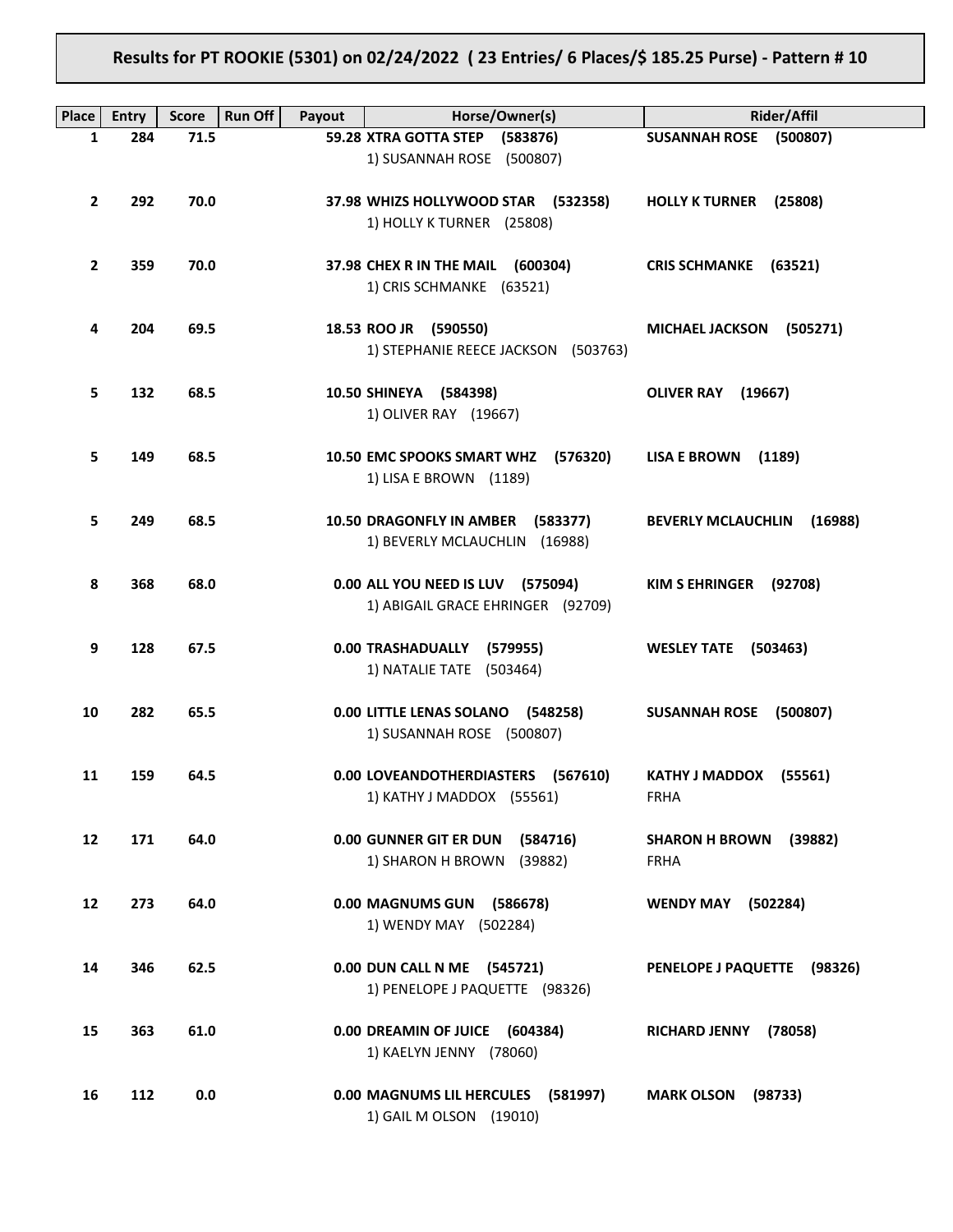| 16 | 125 | 0.0         | 0.00 SMART SARA ROOS (589812)<br>1) PAGE A GIACIN (503780)       | (503780)<br><b>PAGE A GIACIN</b>               |
|----|-----|-------------|------------------------------------------------------------------|------------------------------------------------|
| 16 | 170 | 0.0         | 0.00 SHINEY JUICE (565643)<br>1) HOLLY LEIGH JACOBSON (99050)    | <b>HOLLY LEIGH JACOBSON</b><br>(99050)         |
| 16 | 195 | 0.0         | 0.00 WIMPYSLITTLECADILLAC (582572)<br>1) ERIN M MEEHAN (63580)   | (63580)<br><b>ERIN M MEEHAN</b>                |
| 16 | 219 | 0.0         | 0.00 HOLLY MAQ GUN (572460)<br>1) REBECCA SHANNON (99915)        | (99915)<br><b>REBECCA SHANNON</b>              |
| 16 | 349 | 0.0         | 0.00 I SHINE WITH CASH (595108)<br>1) MARTHA COUTINHO (100288)   | <b>MARTHA COUTINHO</b><br>(100288)             |
| 16 | 365 | 0.0         | 0.00 GEE WHIZ IMA DUNIT (602787)<br>1) SHERRI A VAN EYCK (43399) | SHERRI A VAN EYCK (43399)                      |
| 23 |     | 101 Scratch | 0.00 VOODOOS SWAMP WITCH<br>(595474)<br>1) BOBBY ROBERTS (43329) | <b>BOBBY ROBERTS</b><br>(43329)<br><b>FRHA</b> |

Show Secretary: